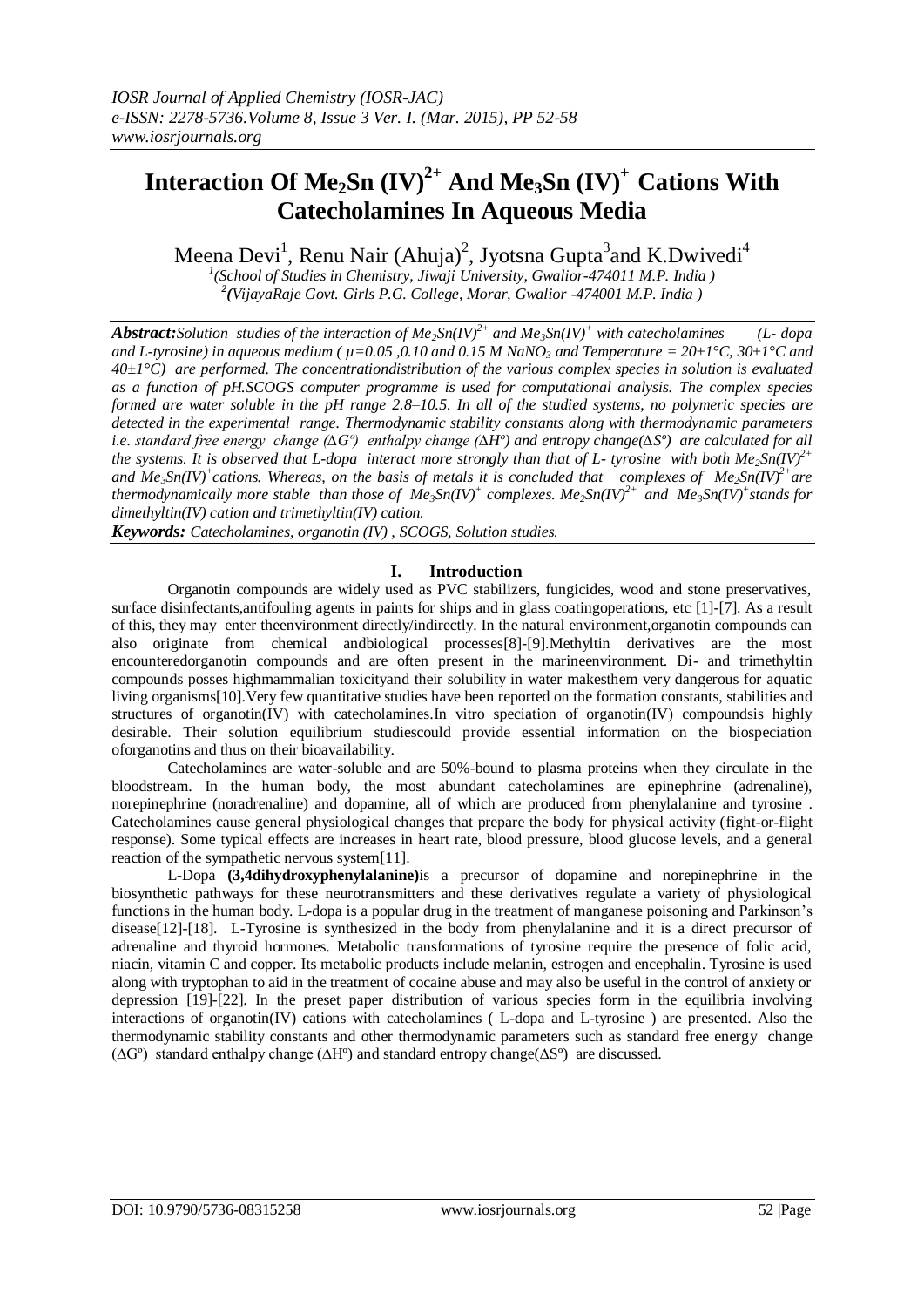

#### **II. Experimental**

All the binary systems were investigated under equimolar concentration ratio. For each set of titration moles of alkali required per mole of ligand / metal. 'a' was determined and curves were obtained by plotting pH vs 'a'.

**2.1. Solution :**All the reagents used were of highest purity Merck/Aldrich products. Solutions were prepared in doubly distilled  $CO_2$ -free water having pH  $\approx 6.8$ . Solutions of metal and ligand (each 0.01M) were prepared by dissolving accurately weighed amounts in double distilled water.

**2.2. Instrument:** An Elico digital pH-meter model LI-127 with ATC probe and combined electrode type (CL-51B-Glass Body; range 0-14 pH unit; 0-100°C Automatic/Manual) with accuracy ±0.01 was employed for pHmeasurement.

**2.3. Experimental technique:** Three sets of titration mixtures were prepared at three different ionic strengths (µ  $= 0.05M$ , 0.10M and 0.15M )maintained by adding different concentration of NaNO<sub>3</sub> solution to each titration mixture.

These are:

1. HNO<sub>3</sub>  $(2.0 \times 10^{-3} M)$ 

2. HNO<sub>3</sub> ( $2.0 \times 10^{-3}$ M) + Ligand ( $1.0 \times 10^{-3}$ M)

3. HNO<sub>3</sub> (2.0 × 10<sup>-3</sup> M) + Ligand (1.0×10<sup>-3</sup>M) + Metal ion (1.0 × 10<sup>-3</sup>M)

Each set of mixture was titrated potentiometrically against standard sodium hydroxide solution (0.10M). Experiments were performed at three different temperatures  $20\pm1^{\circ}$ C,  $30\pm1^{\circ}$ C and  $40\pm1^{\circ}$ C.Temperature was maintained by Siskin Julabo, thermostat model V-12B.

#### **III. Results and discussion**

Titration curves for  $DMT(V)$  and  $TMT(V) - L$ -dopa and L-tyrosine in the form of pH vs 'a'are given in figs. 1-4.

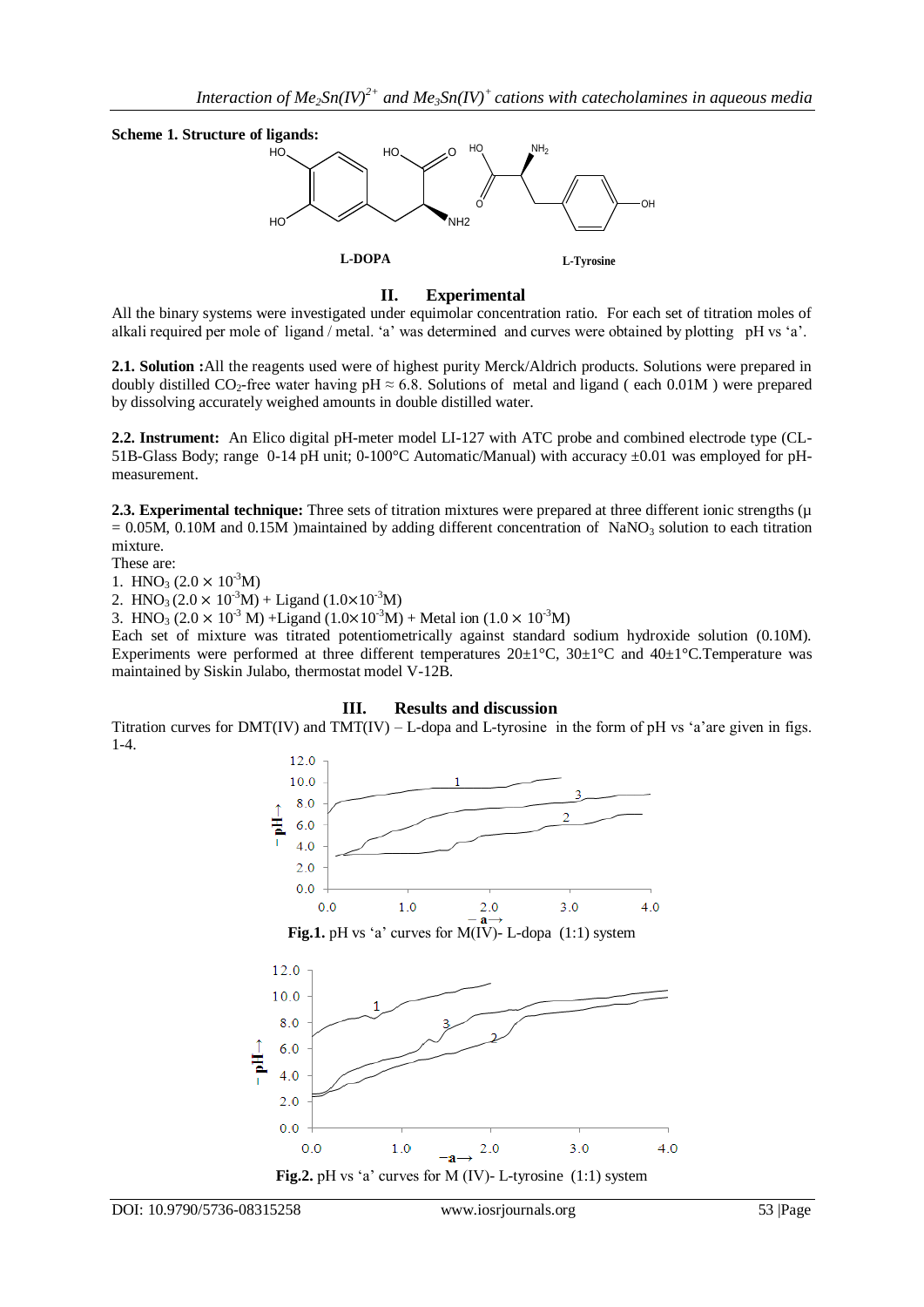In figs. 1and 2. Temperature =  $30 \pm 1$ °C,  $\mu$  = 0.10M maintained by NaNO<sub>3</sub>. Curve 1.represents ligand titration curve . Curve 2.represents DMT- ligand titration curve. Curve 3.represents TMT - ligand titration curve.

The ligand titration curve for L-dopa in fig.1 is seen to extend between  $0 \le a \le 3$  with feeble inflections followed by a buffer region indicating that the ligand is triprotonated  $(H<sub>3</sub>L)$  and results in the release of three protons. The examination of metal-ligand titration curves between  $0 \le a \le 3$  reveals the formation of MH2L, MHL and ML species respectively. With the increase of pH, the formation of ML(OH) species is evident between  $3 \le a \le 4$ . Formation of the yellow coloured soluble complex in this range further confirms the existence of ML(OH) species in the solution.

Values of equilibrium constants can be presented by following equation: Proton-ligand:

| $H_3L$ | $0 \leq a \leq 1$ | $H_2L + H$ | $-----11$ |
|--------|-------------------|------------|-----------|
| $H_2L$ | $1 \le a \le 2$   | $HL + H$   |           |
| HL     | $2 \leq a \leq 3$ | L+H        | -------   |

Metal-ligand:

| $M + H2L$         | $0 \leq a \leq 1$<br>$1 \leq a \leq 2$ | MH <sub>2</sub> L | $---14$       |
|-------------------|----------------------------------------|-------------------|---------------|
| MH <sub>2</sub> L |                                        | $MHL + H$         | ----------1.5 |
| MHL               | $2 \leq a \leq 3$                      | $ML+H$            | ---------1.6  |
| $M+L$             | $2 \le a \le 3$                        | ML                |               |
| $ML + OH$         | $3 \le a \le 4$                        | ML(OH)            |               |

(Charges have been omitted for the sake of simplicity).

On examining the fig. 2 which represent the titration curve for organotin (IV) - L- tyrosine systems , it is seen that ligand titration curve shows two inflections at  $a \approx 1$  and  $a \approx 2$ , thereby suggesting the release of two protons in two distinct steps. The nature of metal – ligand titration curves clearly manifests the formation of MHL species at  $0 \le a \le 1$ . Further the deprotonation of MHL species between  $1 \le a \le 2$  leads to the formation of ML complexes. Above this between  $2 \le a \le 3$  formation of ML(OH) and between  $3 \le a \le 4$  formation of ML(OH)<sub>2</sub> is evident. This is further spported by colour changes observed during the titration above pH  $\approx 7.0$ , leading the formation of light brown coloured soluble complex between  $2 \le a \le 3$  and dark brown coloured soluble complex between  $3 \le a \le 4$ .

Various equilibria can be represented as follows:

#### **Proton-ligand:**

**Metal-ligand:**

| $0 \leq a \leq 1$<br>↸ | $HL + H$                                                                                                               | $---1.9$    |
|------------------------|------------------------------------------------------------------------------------------------------------------------|-------------|
|                        | $L + H$                                                                                                                | $---1.10$   |
|                        |                                                                                                                        |             |
|                        | <b>MHL</b>                                                                                                             | $----1.11$  |
|                        | $ML + H$                                                                                                               | $---1.12$   |
|                        | ML                                                                                                                     | $---1.13$   |
|                        | ML(OH)                                                                                                                 | $----1.14$  |
|                        | ML(OH)                                                                                                                 | -------1.15 |
|                        | $1 \leq a \leq 2$<br>$0 \leq a \leq 1$<br>$1 \leq a \leq 2$<br>$1 \leq a \leq 2$<br>$2 \le a \le 3$<br>$3 \le a \le 4$ |             |

Charges have been omitted for the sake of simplicity).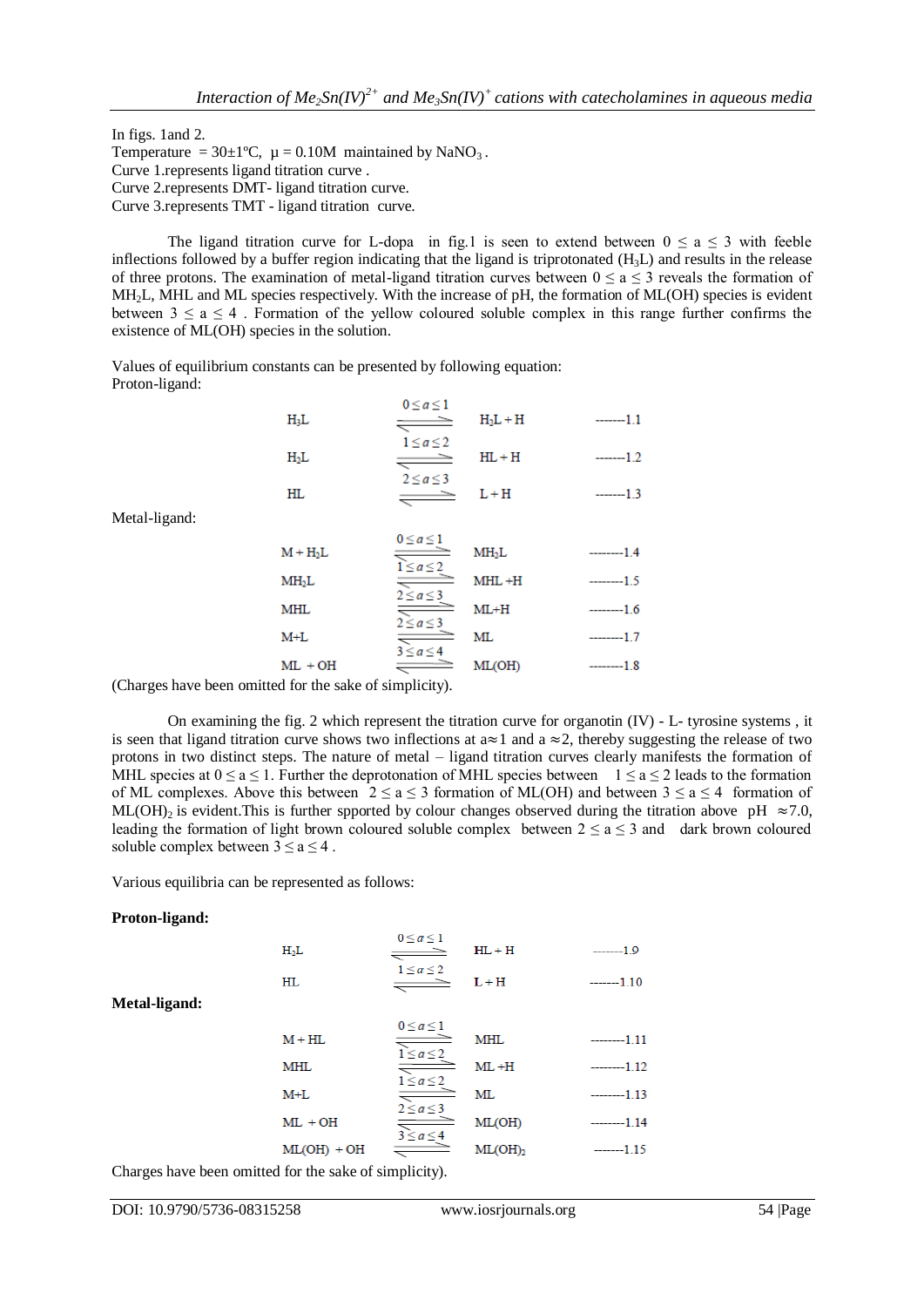Algebraic method of Martell and Chaberek as modified by Dey et al. has been applied to calculate the values of proton and metal –ligand equilibrium constants (which are given in tables 1-3) [23]-[25]. Method developed by M.Chandra is used for the calculation of stability constants of metal hydroxy species[26]. Calculation of equilibrium constants is done by using experimental data obtained by

potentiometric technique. Computation of data was done by using **SCOGS (**stability constants of generalized species) computer program[27-29].

The complex formation equilibria were elucidated with the help of speciation curves (represented in figs.3-6).

| <b>Parameters</b> | $20\pm1\degree C$ |       |        | $30\pm1\degree C$ |                   |       | $40\pm1\degree C$ |  |                   |       |       |  |
|-------------------|-------------------|-------|--------|-------------------|-------------------|-------|-------------------|--|-------------------|-------|-------|--|
|                   | 0.05 <sub>M</sub> | 0.10M | 0.15M  |                   | 0.05 <sub>M</sub> | 0.10M | 0.1 <sub>M</sub>  |  | 0.05 <sub>M</sub> | 0.10M | 0.15M |  |
|                   |                   |       | L-DOPA |                   |                   |       |                   |  |                   |       |       |  |
| $log \beta_{HL}$  | 12.10             | 12.05 | 12.00  |                   | 12.08             | 12.00 | 11.94             |  | 11.95             | 11.88 | 11.80 |  |
| $log \beta_{H2L}$ | 19.50             | 19.42 | 19.35  |                   | 19.43             | 19.38 | 19.31             |  | 19.34             | 19.29 | 9.18  |  |
| $log \beta_{H3L}$ | 29.40             | 29.34 | 29.29  |                   | 29.38             | 29.28 | 29.24             |  | 29.27             | 29.18 | 29.10 |  |
|                   | L-Tyrosine        |       |        |                   |                   |       |                   |  |                   |       |       |  |
| $log \beta_{HL}$  | 9.30              | 9.17  | 9.08   |                   | 9.22              | 9.14  | 9.05              |  | 9.15              | 9.02  | 9.95  |  |
| $log \beta_{H2L}$ | 15.90             | 15.82 | 15.74  |                   | 15.80             | 15.73 | 15.65             |  | 15.77             | 15.72 | 15.68 |  |

**Table : 1Protonation constant of ligands at different temperaturesand ionic strengths**

| Table: 2Thermodynamic formations constants ( $log K^{\mu \rightarrow 0}$ ) along with thermodynamic parameters of |
|-------------------------------------------------------------------------------------------------------------------|
| $M$ (IV)- L-Dopa systems                                                                                          |

|                       | $20\pm1$ <sup>o</sup> C    |                                         | $30\pm1\text{°C}$          |                                         | $40\pm1\textdegree C$      |                                     |                                      | $\Delta S^{\circ}$          |
|-----------------------|----------------------------|-----------------------------------------|----------------------------|-----------------------------------------|----------------------------|-------------------------------------|--------------------------------------|-----------------------------|
| system                | $log K^{\mu\rightarrow 0}$ | $-\Delta G^{\circ}$ kJmol <sup>-1</sup> | $log K^{\mu\rightarrow 0}$ | $-\Delta G^{\circ}$ kJmol <sup>-1</sup> | $log K^{\mu\rightarrow 0}$ | $-\Delta G^{\circ}$<br>$kJmol^{-1}$ | - $\Delta H^{\circ}$<br>$kJmol^{-1}$ | $JK^{-1}$ mol <sup>-1</sup> |
| $Me2(Sn)2+-L-Dopa$    |                            |                                         |                            |                                         |                            |                                     |                                      |                             |
| $log K_{MHz}^{M}$     | 9.10                       | 51.05                                   | 8.90                       | 51.63                                   | 8.70                       | 52.13                               | 24.61                                | 89.99                       |
| logK <sub>MHL</sub>   | 19.95                      | 111.90                                  | 19.70                      | 114.29                                  | 19.50                      | 116.86                              | 27.35                                | 288.16                      |
| $log K_{ML}^{MHL}$    | 13.35                      | 74.89                                   | 13.00                      | 75.52                                   | 12.90                      | 77.31                               | 25.98                                | 165.62                      |
| $log K_{ML(OH)}^{ML}$ | 36.10                      | 202.52                                  | 35.00                      | 203.05                                  | 34.00                      | 203.76                              | 128.55                               | 250.82                      |
| $Me3(Sn)+-L-Dopa$     |                            |                                         |                            |                                         |                            |                                     |                                      |                             |
| $log K_{MHz}^{M}$     | 7.90                       | 44.31                                   | 7.50                       | 43.51                                   | 7.35                       | 44.09                               | 25.02                                | 62.61                       |
| <b>logKMH2L</b>       | 16.80                      | 94.24                                   | 15.90                      | 92.24                                   | 14.95                      | 89.59                               | 54.02                                | 134.03                      |
| $log K_{ML}^{MHL}$    | 12.70                      | 71.24                                   | 11.95                      | 69.32                                   | 11.40                      | 68.32                               | 35.55                                | 120.62                      |
| $log K_{ML(OH)}^{ML}$ | 40.20                      | 225.52                                  | 38.00                      | 220.46                                  | 36.00                      | 215.75                              | 42.39                                | 624.19                      |

### **Table: 3Thermodynamic formations constants ( logKµ→0) along with thermodynamic parameters for M(IV)- L-Tyrosine systems**

| $20 \pm 1$ <sup>o</sup> C |                            | 30±1°C                                    |                           | $40 \pm 1$ <sup>o</sup> C        |                            |                                   | $\Delta S^{\circ}$ |                 |  |  |
|---------------------------|----------------------------|-------------------------------------------|---------------------------|----------------------------------|----------------------------|-----------------------------------|--------------------|-----------------|--|--|
| <b>System</b>             | $log K^{\mu\rightarrow 0}$ | $-\Delta G^{\circ}$<br>kJmol <sup>1</sup> | $logK^{\mu\rightarrow 0}$ | $-\Delta G^{\circ}$<br>$kJmol-1$ | $log K^{\mu\rightarrow 0}$ | $-\Delta G^{\circ}$<br>$kJ/mol-1$ | -∆H°<br>$kJmol-1$  | $JK-1$ mol $-1$ |  |  |
|                           | $Me2(Sn)2+-L-Tyrosine$     |                                           |                           |                                  |                            |                                   |                    |                 |  |  |
| $log K_{MLH}^{M}$         | 8.65                       | 48.52                                     | 8.55                      | 49.60                            | 8.50                       | 49.68                             | 8.88               | 134.98          |  |  |
| <b>logKMLH</b>            | 13.00                      | 72.93                                     | 12.90                     | 74.84                            | 12.75                      | 75.75                             | 15.72              | 195.30          |  |  |
| $logK_{ML(OH)}^{ML}$      | 15.05                      | 84.43                                     | 15.00                     | 87.02                            | 14.90                      | 88.39                             | 9.57               | 255.61          |  |  |
| $logK_{ML(OH)2}^{ML(OH)}$ | 18.35                      | 102.94                                    | 18.10                     | 105.00                           | 18.00                      | 106.79                            | 20.51              | 280.50          |  |  |
|                           |                            |                                           |                           | $Me3(Sn)+-L-Tyrosine$            |                            |                                   |                    |                 |  |  |
| $log K_{MLH}^{M}$         | 7.80                       | 43.75                                     | 7.70                      | 44.67                            | 7.60                       | 45.54                             | 12.30              | 107.22          |  |  |
| <b>logKMLH</b>            | 10.50                      | 58.90                                     | 10.35                     | 60.04                            | 10.25                      | 61.42                             | 15.04              | 149.34          |  |  |
| $logK_{ML(OH)}^{ML}$      | 13.50                      | 75.73                                     | 13.40                     | 77.74                            | 13.35                      | 80.00                             | 8.88               | 227.85          |  |  |
| $logK_{ML(OH)2}^{ML(OH)}$ | 16.50                      | 92.56                                     | 16.40                     | 95.14                            | 16.30                      | 97.68                             | 12.30              | 273.80          |  |  |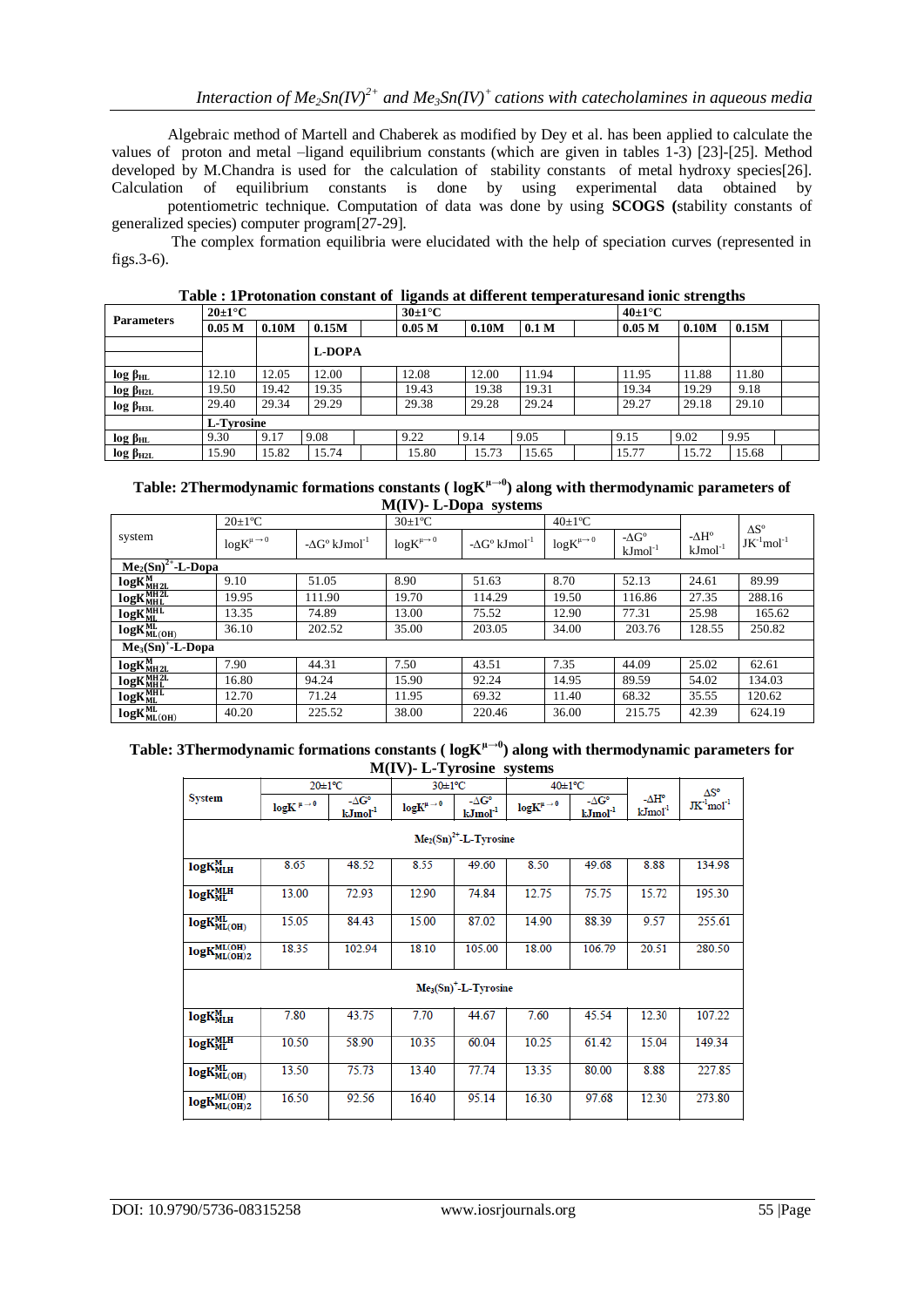





**Fig.5.** Speciation curves for  $Me<sub>2</sub>(Sn)<sup>2+</sup>$ -L-Tyrosine



In figs. 5 and 6Curve  $1 : [M]$ ;  $2 : [MHL]$ ;  $3 : [ML]$ ;  $4 : [ML(OH)]$ ;  $5 : [ML(OH)<sub>2</sub>]$ In figs. 3- 6. Temperature =  $30\pm1$ °C,  $\mu$  = 0.10M maintained by NaNO<sub>3</sub>.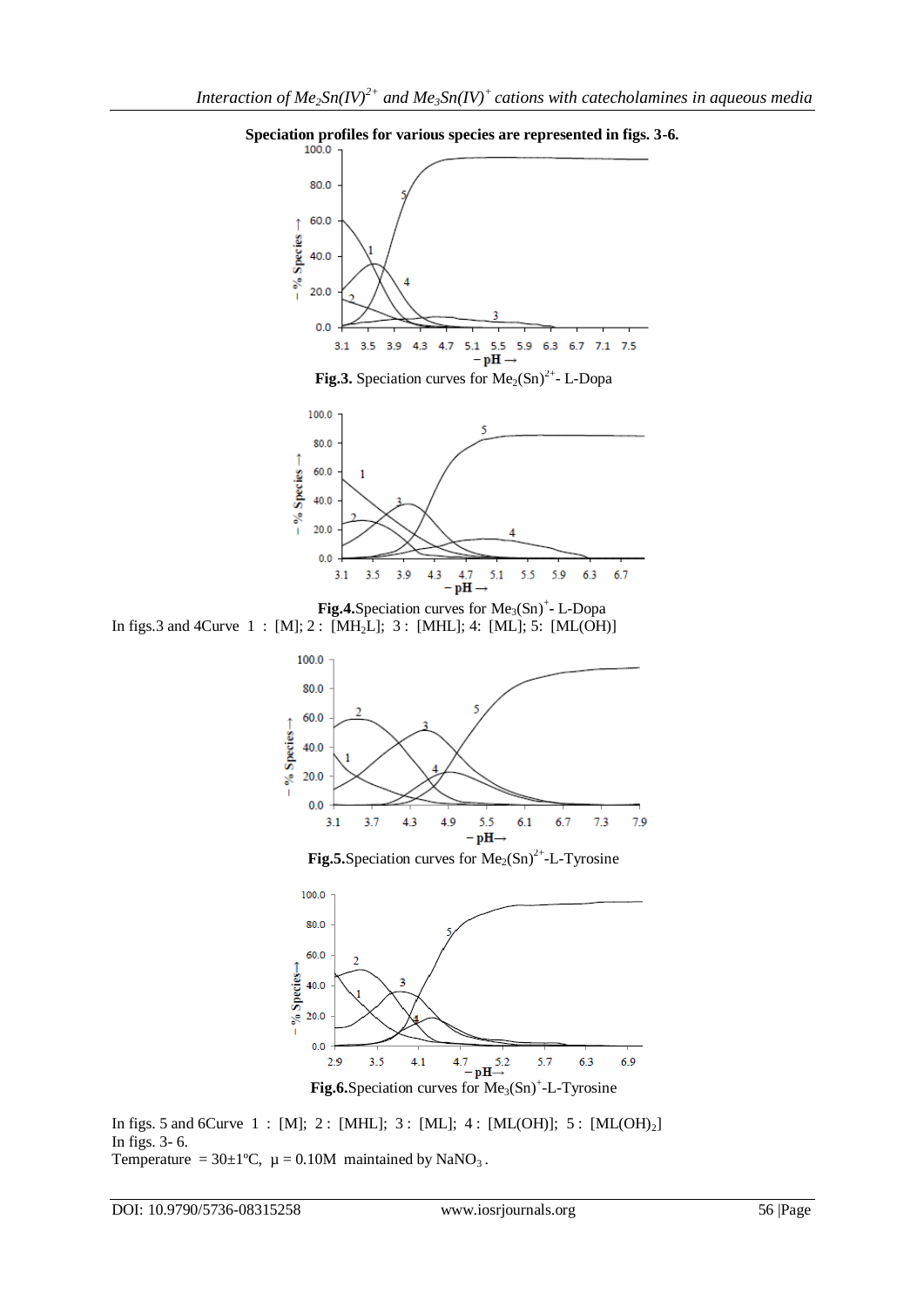# $\textbf{Me}_2(\textbf{Sn})^{2+} / \textbf{Me}_3(\textbf{Sn})^+$ **- L-Dopasystems :**

From the observation of speciation curves( figs.3 and 4) it becomes obivious that formation of various species i.e. MH<sub>2</sub>L, MHL and ML is confined in a minimum pH range pH  $\approx$ 3.1- 4.5. The percentage concentration of MH2L and MHL is less than 15% and that of ML is about 36% .Above pH ≈4.5 the formation of ML(OH) commences and a sharp rising curve (curve 5) clearly provides the evidence of formation of hydroxo complex which attain the maxima at about 95%.

In case of Me<sub>3</sub>Sn(IV)<sup>+</sup> L-Dopa system it is observed that free metal concentration is  $\approx$  56% at pH ≈3.1and simultaneously MH2L species is formed in low concentration ≈26%.With the increase in pH, concentration of MH2L decreases and MHL increases and attains maximum concentration of about 39%. Dissociation of MHL species and the formation of (1:1) ML species goes on hand in hand. However, the formation percentage of ML species is quite low in concentration ( $\approx$ 15%). Above pH 5.0 formation of monohydroxo species is observed which attains maximum concentration of ≈85%.

# **Me2(Sn)2+ / Me3(Sn)<sup>+</sup> -L-tyrosine systems :**

From the speciation profiles of Me<sub>2</sub>Sn  $(IV)^{2+}$  - L- tyrosine systems( figs.5 and 6)it is observed that the ligand (H2L) dissociates at very low pH to give (HL) species and its association with metal, leading to the formation of MHL species which is evident by low concentration of free metal 26-35% and significantly higher percentage of MHL species 60-70% in the initial stage. With the progress of pH the dissociation of MHL and formation of ML species is clearly depicted by the decreasing concentration of MHL and increasing concentration of ML attaing a maxima  $\approx$ 52% at pH  $\approx$ 4.5. Above this pH the formation of ML(OH) in low concentration and ML(OH)<sub>2</sub> in higher range≈95% .

The trend for  $Me_3Sn(IV)^+$ -L-tyrosine systems is same as for  $Me_2Sn$  (IV)<sup>2+</sup>-L-tyrosine system. But the concentration of various species varies. It is seen that the formation of MHL and ML species is less and formation of ML(OH) and ML(OH) $_2$  are little greater in concentration.

The thermodynamic values of the stability constant have been obtained by extrapolation of log K values to zero ionic strength. The values of the thermodynamic stability constant  $K^{\mu\to 0}$  is used to determine the ligational standard free energy change (∆G°) for the complexation reaction from Van't Hoff isotherm :

$$
\Delta G^{\circ} = -2.303RT \log K^{\mu \to 0} \quad \text{---} \quad (1.16)
$$

The Gibb's Helmholtz equation ( $\Delta G^{\circ} = \Delta H^{\circ} - T\Delta S^{\circ}$ ) andVan't Hoff isotherm ( $\Delta G^{\circ} = -2.303RT \log K^{\mu \to 0}$ ) can be put in the following form:

 $\log K^{\mu\rightarrow 0} = \frac{-\Delta H^{\circ}}{2.2021}$ 2.303R 1  $rac{1}{T}$  +  $rac{\Delta S^{\circ}}{2.303}$  $\frac{43}{2.303R}$ -----(1.17)

The standard enthalpy change ( $\Delta H^{\circ}$ ) and entropy change ( $\Delta S^{\circ}$ ) have been determined by linear least square fit method by plotting a graph between  $\frac{1}{T}$  vs log K<sup> $\mu\rightarrow 0$ </sup>[30]. In equation (1.17)

 $Slope = \frac{-\Delta H^{\circ}}{2.303R}$ 

and Intercept =  $\frac{\Delta S^{\circ}}{2.303R}$ 

The values of ∆G°, ∆H° and ∆S° are tabulated in tables 2 and 3.

## **IV. Conclusion**

The trend for stability constant of complex species is :L-dopa > L-tyrosine

The reason for the observed trend can be explained on the basis that L-dopa coordinates with metal ion in glycine like mode at lower pH range. This is in conformation with earlier reports which states that L-dopa behaves as ambidentate ligand changing its coordination mode depending on pH [31]-[33]. It is established that at higher pH range L-dopa coordinates in pyrocatechol mode consequently leading to polymeric species[34]. In the present investigation no polymeric species are observed,the formation of ML species is established in lower pH range. L-Tyrosine bears structural similarity with L- dopa only with the difference of having anextra –OH group which makes it more basic than L-tyrosine. The stability constant values of the metal-ligand complexes are nearly same. This indicates that both the ligands coordinate with the metal in glycine like mode. However, the slightly lower values of constants obtained in case of L-tyrosine as compared to L-dopa can be attributed due to their basicity difference.

On comparing the stabilities of Me<sub>2</sub>Sn  $(IV)^{2+}$  and Me<sub>3</sub>Sn  $(IV)^{+}$  complexes, the stability constants for former systems are higher than in the latter systems. The reason for the observed trend is as expected on the basis of cation charge and size [35]-[36]. Finally it can be concluded that the differences in the values of stability constants are most probably caused by the overall charge of the formed complexes and the deprotonation reaction of ligands. The most prominent species in case of L-dopa is ML(OH).Whereas, in case of